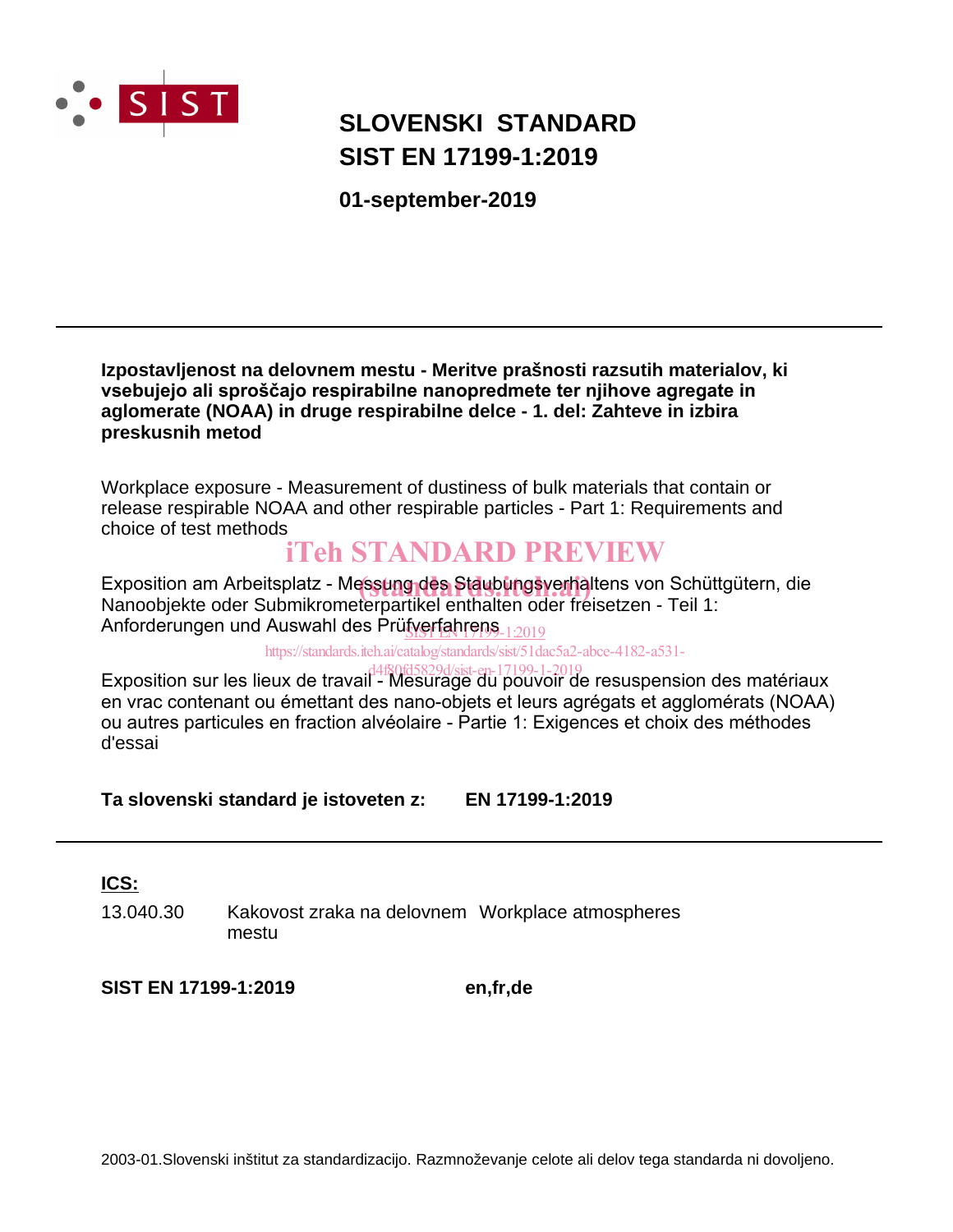

# iTeh STANDARD PREVIEW (standards.iteh.ai)

SIST EN 17199-1:2019 https://standards.iteh.ai/catalog/standards/sist/51dac5a2-abce-4182-a531 d4f80fd5829d/sist-en-17199-1-2019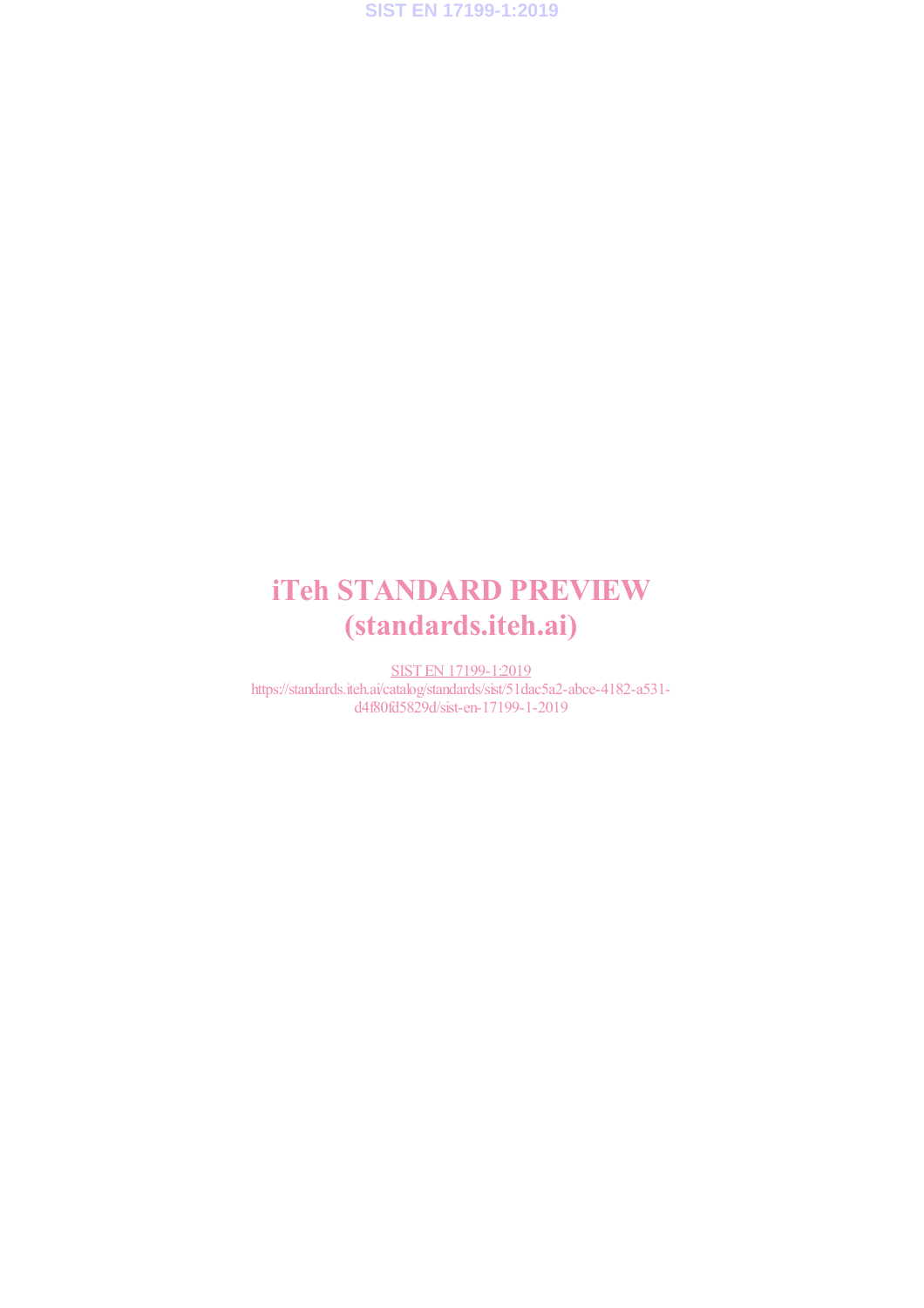#### **SIST EN 17199-1:2019**

# EUROPEAN STANDARD NORME EUROPÉENNE EUROPÄISCHE NORM

# **EN 17199-1**

March 2019

ICS 13.040.30

English Version

# Workplace exposure - Measurement of dustiness of bulk materials that contain or release respirable NOAA and other respirable particles - Part 1: Requirements and choice of test methods

Exposition sur les lieux de travail - Mesurage du pouvoir de resuspension des matériaux en vrac contenant ou émettant des nano-objets et leurs agrégats et agglomérats (NOAA) ou autres particules en fraction alvéolaire - Partie 1: Exigences et choix des méthodes d'essai

 Exposition am Arbeitsplatz - Messung des Staubungsverhaltens von Schüttgütern, die Nanoobjekte oder Submikrometerpartikel enthalten oder freisetzen - Teil 1: Anforderungen und Auswahl des Prüfverfahrens

This European Standard was approved by CEN on 8 February 2019 PREVIEW

CEN members are bound to comply with the CEN/CENELEC Internal Regulations which stipulate the conditions for giving this CEN members are bound to comply with the CEN/CENELEC internal Regulations which supulate the conditions for giving t<br>European Standard the status of a national standard without any alteration. Up-to-date lists and bibliogr concerning such national standards may be obtained on application to the CEN-CENELEC Management Centre or to any CEN member.

#### SIST EN 17199-1:2019

This European Standard exists imthree official versions (English, French, German). A version in any other language made by translation under the responsibility of a CENR member into its own Janguage and notified to the CEN-CENELEC Management Centre has the same status as the official versions.

CEN members are the national standards bodies of Austria, Belgium, Bulgaria, Croatia, Cyprus, Czech Republic, Denmark, Estonia, Finland, Former Yugoslav Republic of Macedonia, France, Germany, Greece, Hungary, Iceland, Ireland, Italy, Latvia, Lithuania, Luxembourg, Malta, Netherlands, Norway, Poland, Portugal, Romania, Serbia, Slovakia, Slovenia, Spain, Sweden, Switzerland, Turkey and United Kingdom.



EUROPEAN COMMITTEE FOR STANDARDIZATION COMITÉ EUROPÉEN DE NORMALISATION EUROPÄISCHES KOMITEE FÜR NORMUNG

**CEN-CENELEC Management Centre: Rue de la Science 23, B-1040 Brussels** 

© 2019 CEN All rights of exploitation in any form and by any means reserved worldwide for CEN national Members.

Ref. No. EN 17199-1:2019 E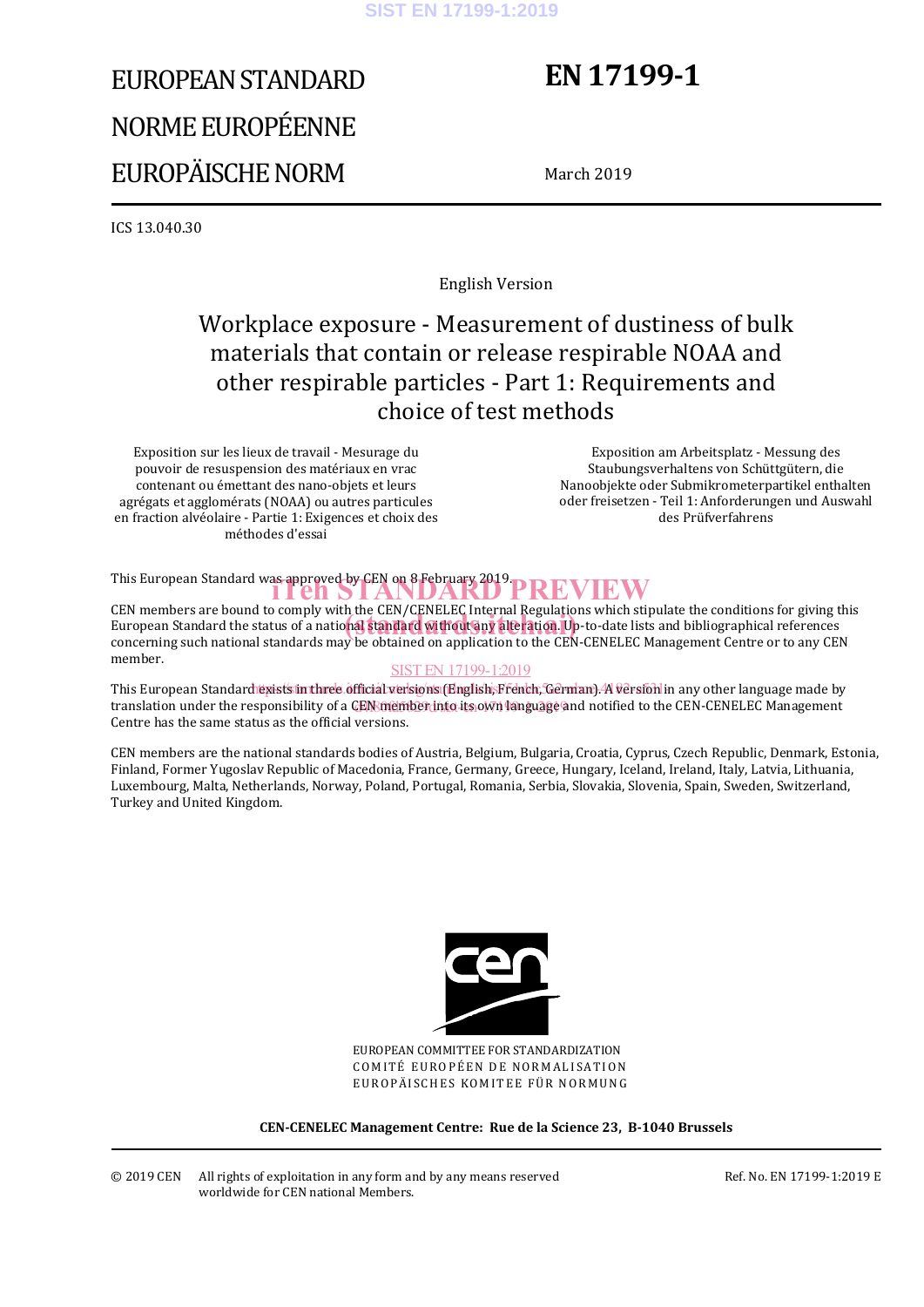### SIST EN 17199-1:2019

# EN 17199-1:2019 (E)

# **Contents**

| 1              |                                                                                                                                                           |  |
|----------------|-----------------------------------------------------------------------------------------------------------------------------------------------------------|--|
| $\mathbf{2}$   |                                                                                                                                                           |  |
| 3              |                                                                                                                                                           |  |
| 4              |                                                                                                                                                           |  |
| 5              |                                                                                                                                                           |  |
| 5.1            |                                                                                                                                                           |  |
| 5.2            |                                                                                                                                                           |  |
| 5.3            | Choice of time-resolving and size-resolving instruments and samplers 14                                                                                   |  |
| 5.3.1          |                                                                                                                                                           |  |
| 5.3.2          |                                                                                                                                                           |  |
| 5.3.3          | Determination of number-based dustiness indices and number-based emission                                                                                 |  |
| 5.3.4          | Determination of the number of modes and the modal aerodynamic equivalent<br>diameter(s) of the time-averaged number-based particle size distribution  17 |  |
| 5.3.5          | Determination of the number of modes and the modal aerodynamic equivalent                                                                                 |  |
|                | diameters of the time-averaged particle mass-based particle size distribution  17                                                                         |  |
| 5.3.6          | Morphological and chemical characterization of the collected airborne particles  18                                                                       |  |
| 6              | General requirements' standards.itch.ai/catalog/standards/sist/51dac5a2-abce-4182-a531- 19                                                                |  |
| 6.1            |                                                                                                                                                           |  |
| 6.1.1          |                                                                                                                                                           |  |
| 6.1.2          |                                                                                                                                                           |  |
| 6.1.3          |                                                                                                                                                           |  |
| 6.2            |                                                                                                                                                           |  |
| 6.3            |                                                                                                                                                           |  |
| 6.4            |                                                                                                                                                           |  |
| 6.5            |                                                                                                                                                           |  |
| 6.6            |                                                                                                                                                           |  |
| 6.7            |                                                                                                                                                           |  |
| $\overline{7}$ |                                                                                                                                                           |  |
| 7.1            |                                                                                                                                                           |  |
| 7.1.1          |                                                                                                                                                           |  |
| 7.1.2          |                                                                                                                                                           |  |
| 7.1.3          |                                                                                                                                                           |  |
| 7.1.4          |                                                                                                                                                           |  |
| 7.2            |                                                                                                                                                           |  |
| 7.3            |                                                                                                                                                           |  |
| 8              |                                                                                                                                                           |  |
| 9              |                                                                                                                                                           |  |
|                |                                                                                                                                                           |  |
| A.1            |                                                                                                                                                           |  |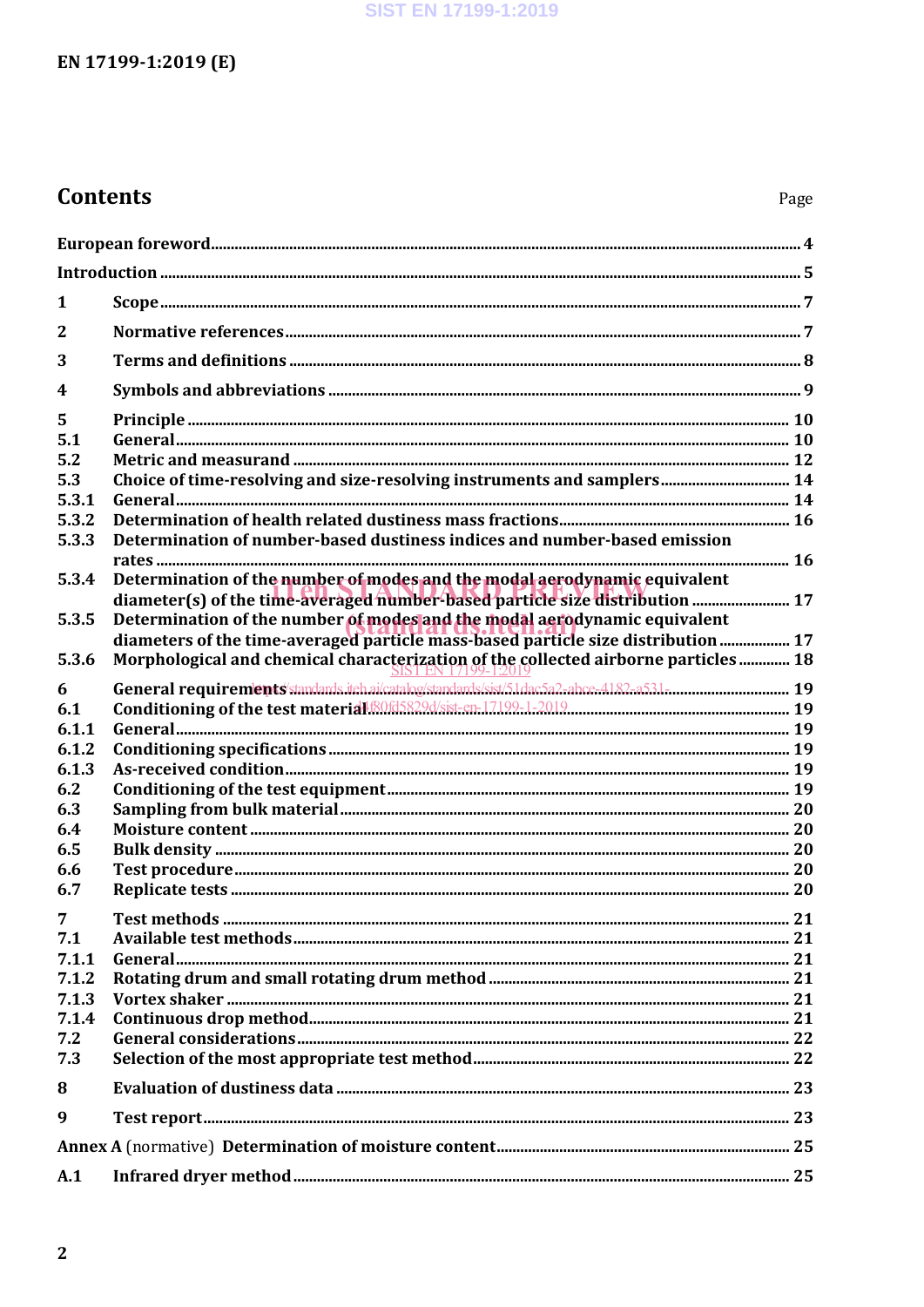| A.1.2 |                                                                                         |  |
|-------|-----------------------------------------------------------------------------------------|--|
| A.2   |                                                                                         |  |
|       | Annex B (normative) Determination of bulk density of the test material in accordance to |  |
| B.1   |                                                                                         |  |
| B.2   |                                                                                         |  |
| B.3   |                                                                                         |  |
|       |                                                                                         |  |
| C.1   |                                                                                         |  |
| C.1.1 |                                                                                         |  |
| C.1.2 |                                                                                         |  |
| C.1.3 |                                                                                         |  |
| C.1.4 |                                                                                         |  |
| C.2   |                                                                                         |  |
|       | <b>iTeh STANDARD PREVIEW</b>                                                            |  |

# (standards.iteh.ai)

SIST EN 17199-1:2019<br>https://standards.iteh.ai/catalog/standards/sist/51dac5a2-abce-4182-a531d4f80fd5829d/sist-en-17199-1-2019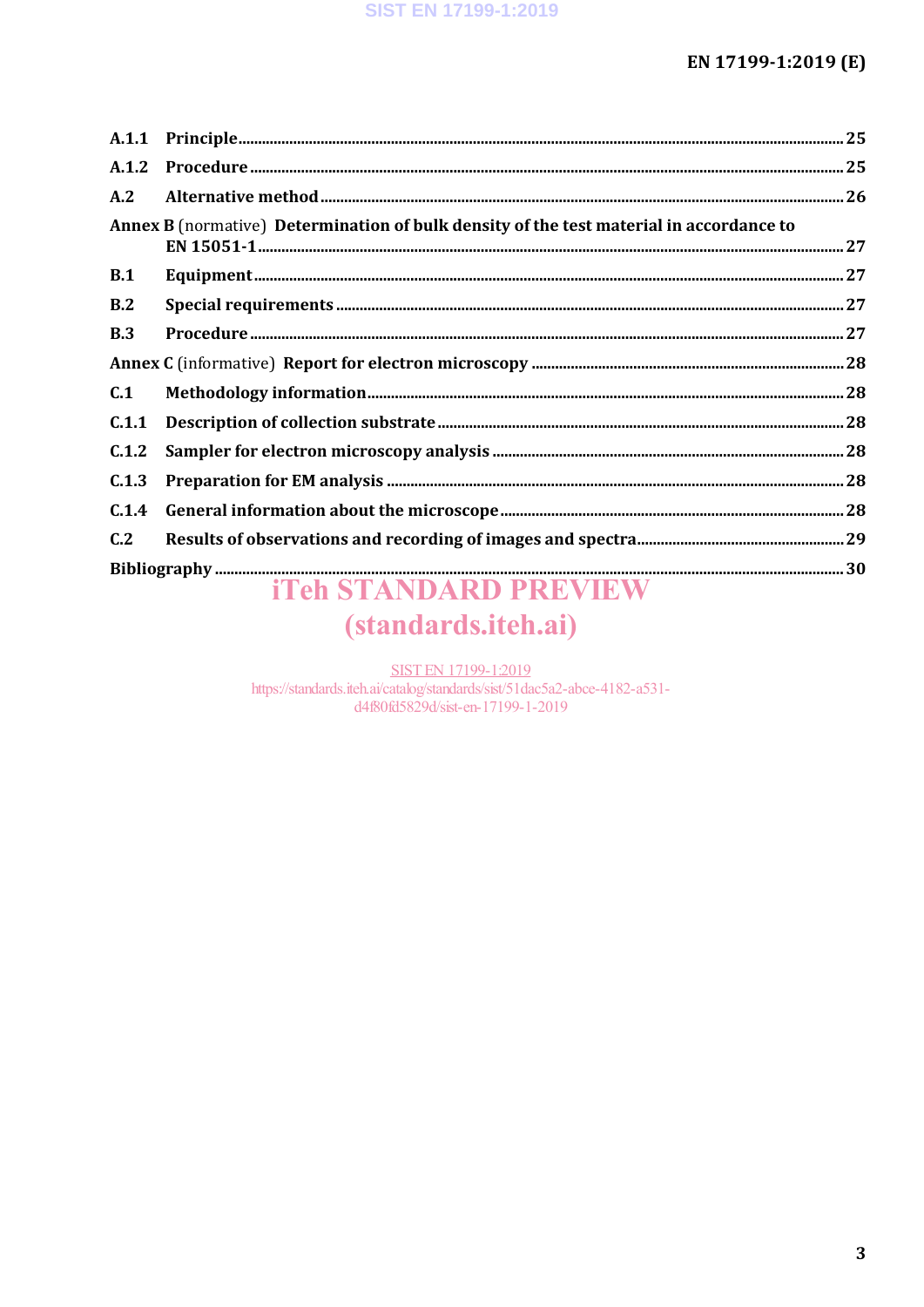# **European foreword**

This document (EN 17199-1:2019) has been prepared by Technical Committee CEN/TC 137 "Assessment of workplace exposure to chemical and biological agents", the secretariat of which is held by DIN.

This European Standard shall be given the status of a national standard, either by publication of an identical text or by endorsement, at the latest by September 2019 and conflicting national standards shall be withdrawn at the latest by September 2019.

Attention is drawn to the possibility that some of the elements of this document may be the subject of patent rights. CEN shall not be held responsible for identifying any or all such patent rights.

This document has been prepared under a mandate given to CEN by the European Commission and the European Free Trade Association.

According to the CEN-CENELEC Internal Regulations, the national standards organizations of the following countries are bound to implement this European Standard: Austria, Belgium, Bulgaria, Croatia, Cyprus, Czech Republic, Denmark, Estonia, Finland, Former Yugoslav Republic of Macedonia, France, Germany, Greece, Hungary, Iceland, Ireland, Italy, Latvia, Lithuania, Luxembourg, Malta, Netherlands, Norway, Poland, Portugal, Romania, Serbia, Slovakia, Slovenia, Spain, Sweden, Switzerland, Turkey and the United Kingdom $\Gamma$ eh STANDARD PREVIEW

# (standards.iteh.ai)

SIST EN 17199-1:2019 https://standards.iteh.ai/catalog/standards/sist/51dac5a2-abce-4182-a531 d4f80fd5829d/sist-en-17199-1-2019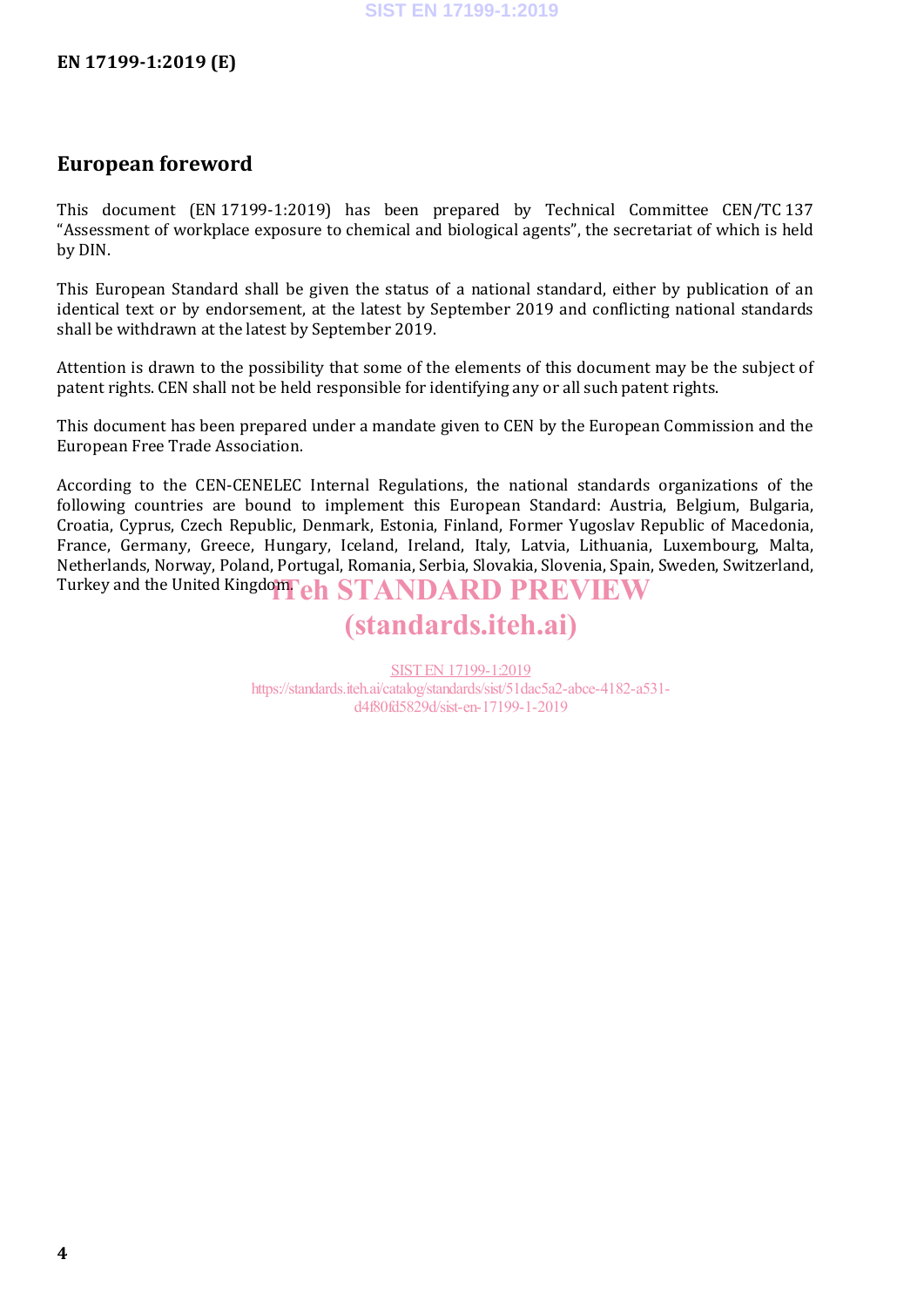# **Introduction**

The control of the emitted and released airborne NOAA and other respirable particles during the handling and transportation of bulk materials is an important consideration for workers' exposure and the design and operation of many industrial or research processes. It is therefore important to obtain information about the propensity of bulk materials to release NOAA and other particles and thus assist in assessing the risk for exposure to a hazardous material, especially if they penetrate to the alveolar region (respirable fraction).

Dustiness data have been recommended for nanomaterials exposure assessment by the Organisation for Economic Co-operation and Development [1]; these are also already in use as an input parameter in some control banding tools for nanomaterials or to predict the likelihood of exposure by modelling. Finally, dustiness data can provide the manufacturers of nanomaterials with information that can help to improve their products (e.g. by selecting less dusty nanomaterials) or the users to improve their processes or their technical prevention approaches.

Dustiness depends on a number of factors including:

- the physical state of the bulk material (e.g. powder, granules, pellets and moisture content),
- the physicochemical properties of the particles contained in the bulk material (e.g. particle size and shape, relevant density, type of coating, hydrophobicity and hydrophilicity properties, aggregation of particles),
- the environment (e.g. moisture, temperature), D PREVIEW
- $-$  the condition of the bulk material, **ndards.itch.ai**)
- the type of aerosol generation (act<u>ivation energy or e</u>nergy input, time characteristics of the energy input), https://standards.iteh.ai/catalog/standards/sist/51dac5a2-abce-4182-a531 d4f80fd5829d/sist-en-17199-1-2019
- the interaction between particles during agitation (e.g. friction shearing, van der Wall forces), and
- the sampling and measurement configuration.

The aim of dustiness testing is to simulate typical powder processing and handling in order to enable a comparison of the relative dust release potential of different bulk materials. Data derived from dustiness testing can be used as input for qualitative or quantitative exposure assessment. Dustiness involves the application of a given type and amount of activation energy or energy input, to a stipulated amount of test material during a stipulated time, whereby particles are dispersed into the air and are described quantitatively. No single dustiness method is likely to represent and reproduce the various types of processing and handling used in the workplace. Therefore, there are a number of methods for the design of dustiness devices and different values will be obtained by different test methods. However, the test and the variables including the sampling and measurement configuration demand to be closely specified to ensure reproducibility.

Conventional dustiness methods for micrometre-size particles estimate the airborne dust generated in terms of dustiness mass fraction (e.g. respirable, thoracic, inhalable), given in mg/kg. The current EN 15051 standard series for conventional dustiness provides two methods: the rotating drum method and the continuous drop method. Although these methods are accepted standards for micrometre-size particles, the biological behaviour of NOAA, because of their small particle size and surface area, has raised the question whether the dustiness can be adequately characterized by their mass fraction only.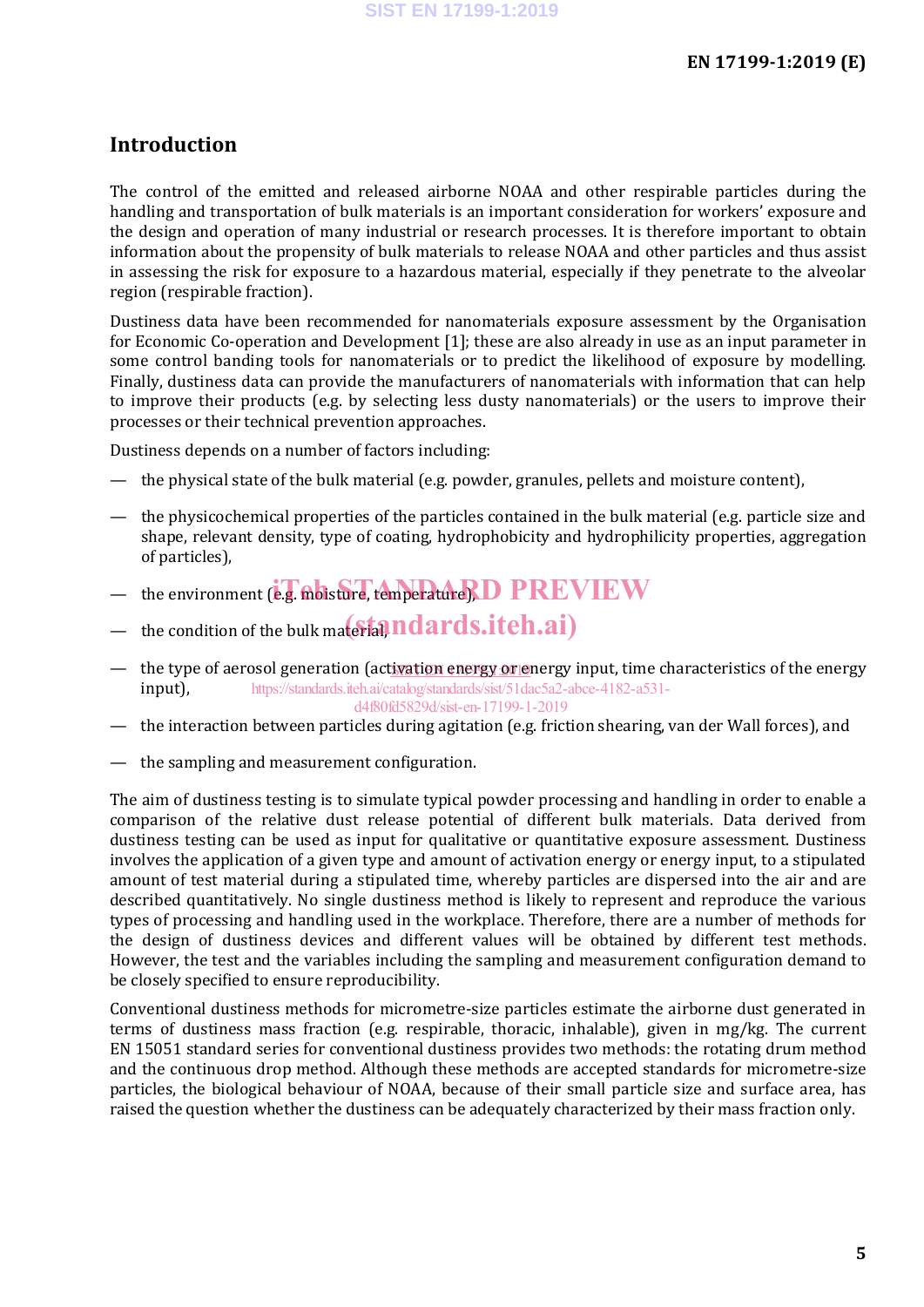#### **EN 17199-1:2019 (E)**

Therefore, particle number concentration and particle size distribution are other important measurands for measuring and characterizing the dustiness of bulk material containing NOAA1). The test provided in this document is also applicable to powders not falling under the EC recommended nanomaterial definition, which nevertheless might release airborne NOAA during handling.

This document together with EN 17199-2 to EN 17199-5 establish test methods that measure the dustiness of bulk materials containing NOAA in terms of health related dustiness mass fraction, number-based dustiness index and number-based emission rate. In addition, it establishes test methods that characterize the aerosol from its particle size distribution and the morphology and chemical composition of its particles. It also gives guidance on the choice of a test method from four methods: the rotating drum, the continuous drop, the small rotating drum and the vortex shaker. These methods require different amount of test material and allow the application of a wide range of energy inputs to those materials. The rotating drum methods differ from the continuous drop and the vortex shaker methods. In the rotating drum, the bulk material is repeatedly dropped while in the continuous drop, it is dropped only once but continuously. In the vortex shaker, the bulk material is subjected to a much higher energy input. The principle of the rotating drum method is similar to that of the small rotating drum method.

This document was originally developed based on the results of pre-normative research [3]. This project investigated the dustiness of ten bulk materials (including nine bulk nanomaterials) with the intention to test as wide a range of bulk materials as possible in terms of magnitude of dustiness, chemical composition and primary particle size distribution as indicated by a high range in specific surface area.

Although dustiness can be considered as a factor determining the exposure, the results of the selected that method cannot be directly used as an estimate of working the exposure in the intended employed in test method cannot be directly used as an estimate of workplace exposure in the intended application. (standards.iteh.ai)

> SIST EN 17199-1:2019 https://standards.iteh.ai/catalog/standards/sist/51dac5a2-abce-4182-a531 d4f80fd5829d/sist-en-17199-1-2019

j

<sup>1)</sup> CEN ISO/TS 12025 [2] provides general methodology for the quantification of nano-object release from powders as a result of treatment, ranging from handling to high energy dispersion, by measuring aerosols liberated after a defined aerosolization procedure. However, it does not establish test methods.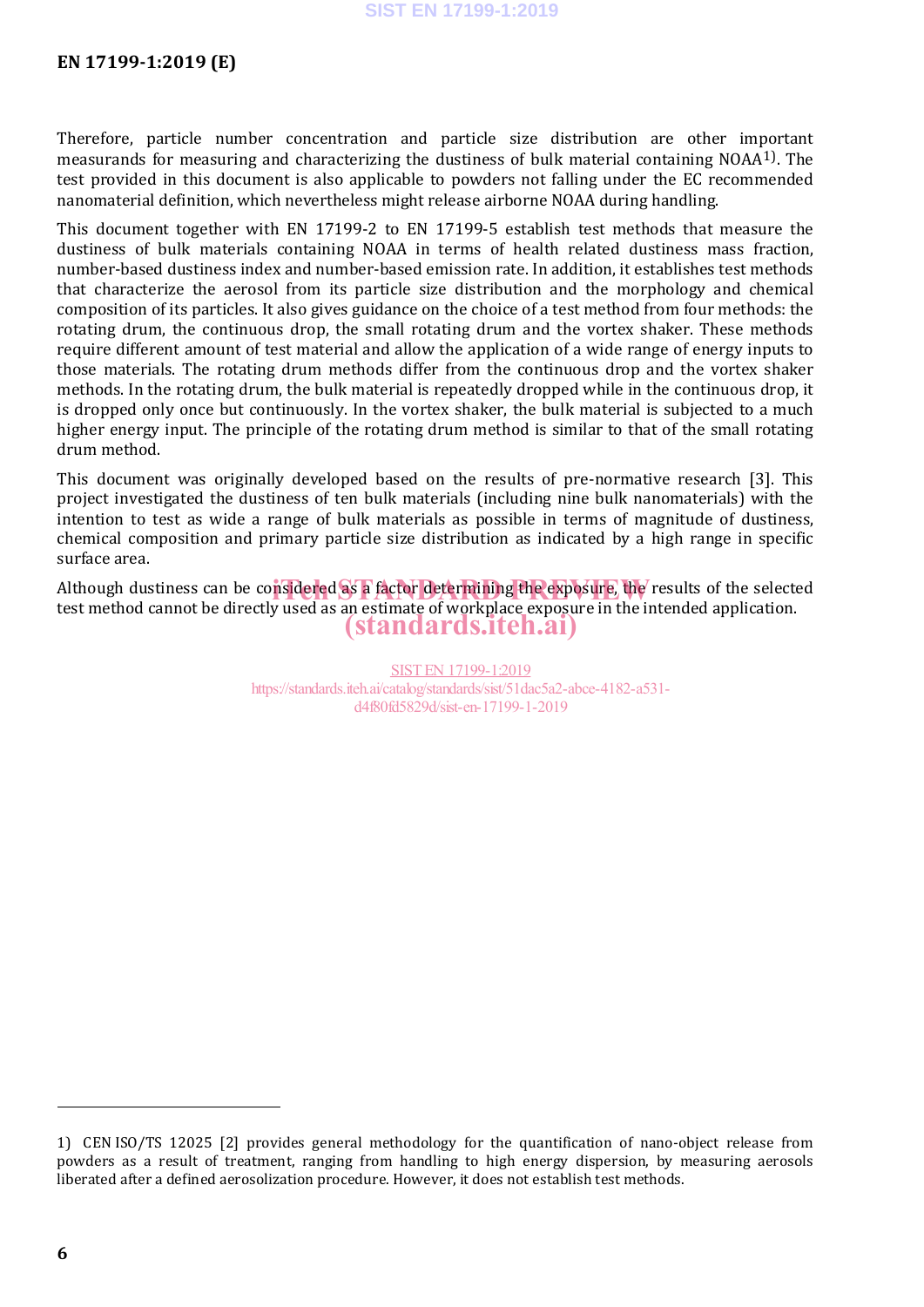## **1 Scope**

This document provides the methodology for measuring and characterizing the dustiness of a bulk material that contains or releases respirable NOAA and other respirable particles. In addition, it specifies the environmental conditions, the sample handling procedure and the method of calculating and presenting the results. Guidance is given on the choice of method to be used.

The methodology described in this document enables:

- a) the quantification of dustiness in terms of health related dustiness mass fractions,
- b) the quantification of dustiness in terms of a number-based dustiness index and a number-based emission rate, and
- c) the characterization of the aerosol from its particle size distribution and the morphology and chemical composition of its particles.

NOTE 1 Currently, no number-based classification scheme in terms of particle number has been established for particle dustiness release. Eventually, when a large enough number of measurement data has been obtained, the intention is to revise this document and to introduce a number-based classification scheme.

This document is applicable to all bulk materials, including powders, granules or pellets, containing or releasing respirable NOAA ad other respirable particles.

NOTE 2 The vortex shaker method specified in part 5 of this standard series has not yet been evaluated for pellets and granules. iTeh STANDARD PREVIEW

NOTE 3 The rotating drum and continuous drop methods have not yet been evaluated for nanofibres and nanoplates. (standards.iteh.ai)

This document does not provide methods for assessing the release of particles during handling or mechanical reduction by machining (e.g. crushing, cutting, sanding, sawing) of nanocomposites. SIST EN 17199-1:2019 https://standards.iteh.ai/catalog/standards/sist/51dac5a2-abce-4182-a531-

d4f80fd5829d/sist-en-17199-1-2019

# **2 Normative references**

The following documents are referred to in the text in such a way that some or all of their content constitutes requirements of this document. For dated references, only the edition cited applies. For undated references, the latest edition of the referenced document (including any amendments) applies.

CEN ISO/TS 80004-2, *Nanotechnologies - Vocabulary - Part 2: Nano-objects (ISO/TS 80004-2)*

EN 1540, *Workplace exposure - Terminology*

EN 13205-2, *Workplace exposure - Assessment of sampler performance for measurement of airborne particle concentrations - Part 2: Laboratory performance test based on determination of sampling efficiency*

EN 15051-1, *Workplace exposure - Measurement of the dustiness of bulk materials - Part 1: Requirements and choice of test methods*

EN 15051-2, *Workplace exposure - Measurement of the dustiness of bulk materials - Part 2: Rotating drum method*

EN 15051-3, *Workplace exposure - Measurement of the dustiness of bulk materials - Part 3: Continuous drop method*

EN 16897, *Workplace exposure - Characterization of ultrafine aerosols/nanoaerosols - Determination of number concentration using condensation particle counters*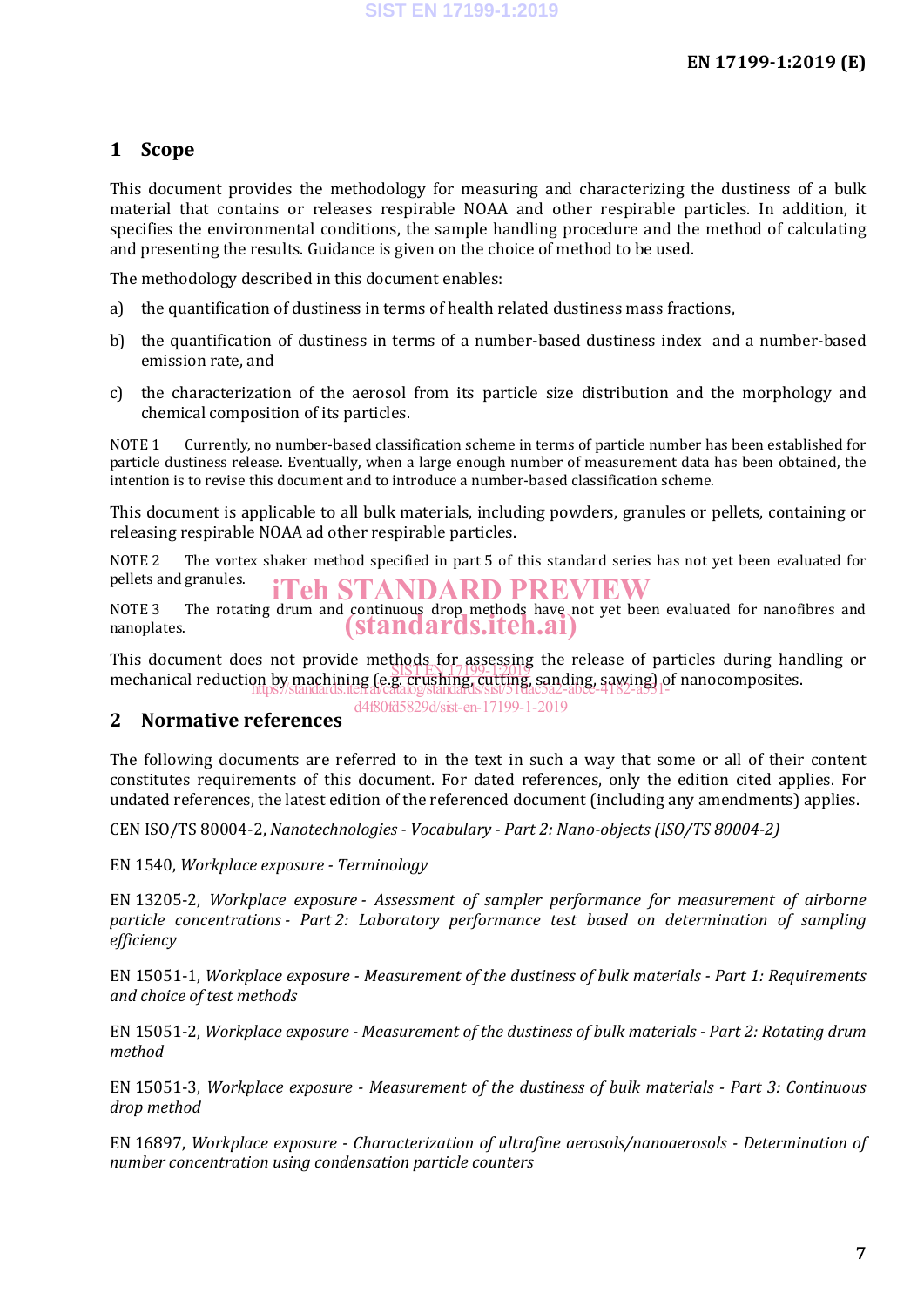## **EN 17199-1:2019 (E)**

EN 17199-2, *Workplace exposure - Measurement of dustiness of bulk materials that contain or release respirable NOAA and other respirable particles - Part 2: Rotating drum method*

EN 17199-3, *Workplace exposure - Measurement of dustiness of bulk materials that contain or release respirable NOAA and other respirable particles - Part 3: Continuous drop method*

EN 17199-4, *Workplace exposure - Measurement of dustiness of bulk materials that contain or release respirable NOAA and other respirable particles - Part 4: Small rotating drum metho*d

EN 17199-5, *Workplace exposure - Measurement of dustiness of bulk materials that contain or release respirable NOAA and other respirable particles - Part 5: Vortex shaker method*

ISO 15900, *Determination of particle size distribution - Differential electrical mobility analysis for aerosol particles*

ISO 27891, *Aerosol particle number concentration - Calibration of condensation particle counters*

## **3 Terms and definitions**

For the purposes of this document, the terms and definitions given in EN 1540, EN 15051-1, CEN ISO/TS 80004-2 and the following apply.

ISO and IEC maintain terminological databases for use in standardization at the following addresses:

- IEC Electropedia: available at http://www.electropedia.org/
- ISO Online browsing platform: available at <u>http://www.iso.org/obp</u> it en STANDARD PREVIEW
	- (standards.iteh.ai)

#### **3.1**

## **background particle**

particle infiltrated from the laboratorys iteh.ai/catalog/standards/sist/51dac5a2-abce-4182-a531-SIST EN 17199-1:2019 d4f80fd5829d/sist-en-17199-1-2019

#### **3.2**

#### **bulk material**

any solid material, which can be tipped, mixed, scooped, or similar, either mechanically or by hand including powders, granules or pellets containing or releasing nano-objects or submicrometer particles in either unbound, bound uncoated and coated forms

#### **3.3**

#### **nanomaterial**

material with any external dimensions in the nanoscale or having internal structure or surface structure in the nanoscale

[SOURCE: CEN ISO/TS 80004-1:2015 [4]]

#### **3.4**

### **number-based dustiness index**

ratio of the number of particles released over the duration of the test to the test mass for the respective dustiness test method

#### **3.5**

#### **number-based emission rate**

ratio of the number of particles released per second over the duration of the test to the test mass for the respective dustiness test method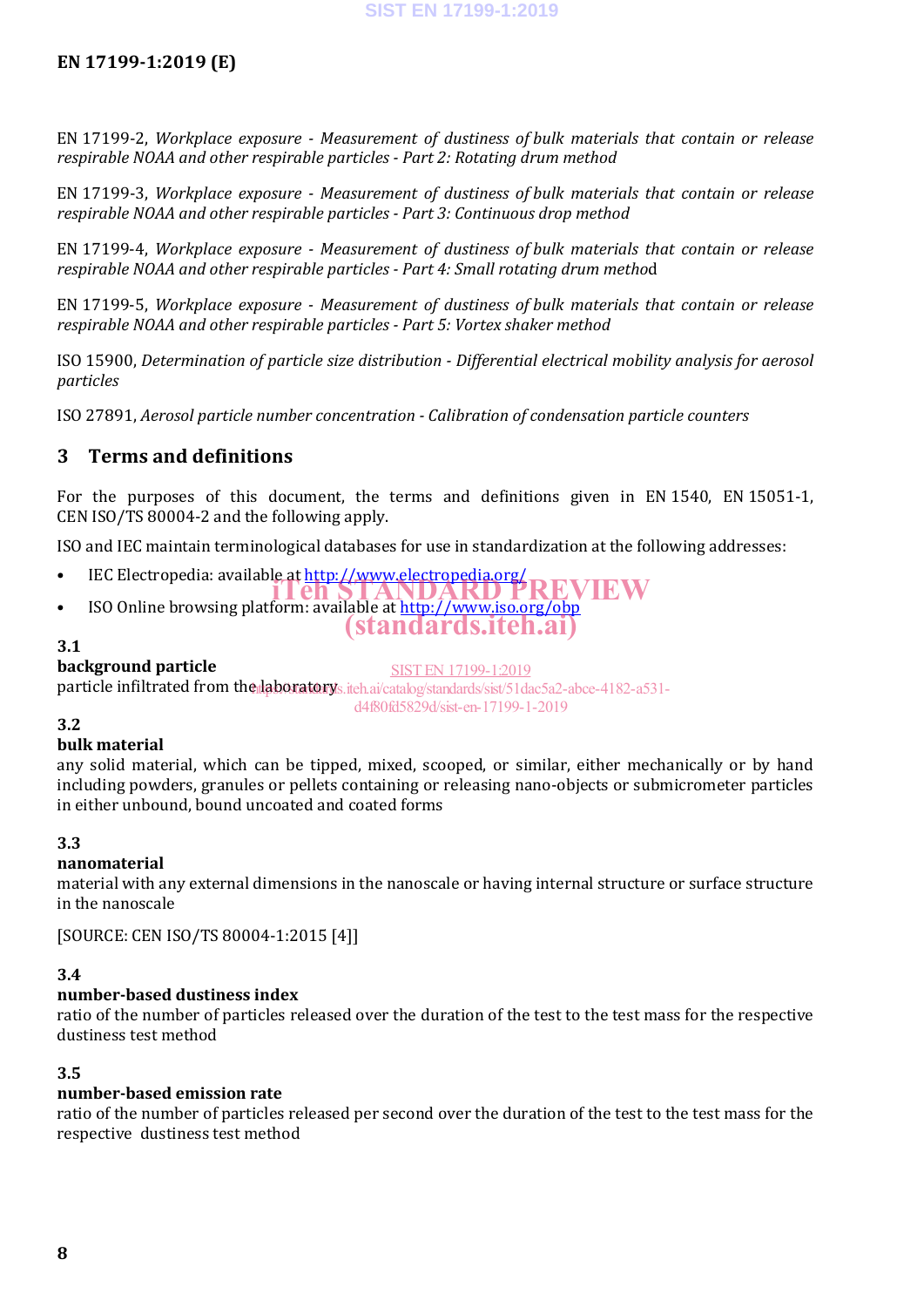#### **3.6 particle size distribution**

distribution of particles as a function of particle size

Note 1 to entry: Particle size distribution can be expressed as cumulative distribution or a distribution density (distribution of the fraction of material in a particle size class, divided by the width of that class).

Note 2 to entry: Adapted from EN ISO 14644-1:2015 [5].

### **3.7**

I

#### **particle size**

linear dimension of a particle determined by a specified measurement method and under specified measurement conditions

[SOURCE: ISO 26824:2013[6]]

### **4 Symbols and abbreviations**

| <b>AES</b>  | <b>Atomic Emission Spectroscopy</b>                                                  |
|-------------|--------------------------------------------------------------------------------------|
| APS@2       | Aerodynamic Particle Sizer                                                           |
| <b>BET</b>  | Brunauer-Emmett-Teller                                                               |
| <b>CPC</b>  | Condensation Particle Counter D PREVIEW                                              |
| $d_{50}$    | A lower particle size at which the counting or sampling efficiency is 50 %           |
| <b>DEMC</b> | Differential Electrical Mobility Classifier                                          |
| <b>DMAS</b> | SIST EN 17199-1:2019<br>Differential Mobility Analysing Systemdac5a2-abce-4182-a531- |
| ELPI@3)     | d4f80fd5829d/sist-en-17199-1-2019<br>Electrical Low Pressure Impactor                |
| EM          | <b>Electron Microscopy</b>                                                           |
| ICP         | Inductively coupled plasma                                                           |
| MS          | <b>Mass Spectrometry</b>                                                             |
| <b>NOAA</b> | Nano-objects, and their aggregates and agglomerates > 100 nm                         |
| <b>RH</b>   | <b>Relative Humidity</b>                                                             |
| <b>SEM</b>  | <b>Scanning Electron Microscopy</b>                                                  |
| <b>TEM</b>  | <b>Transmission Electron Microscopy</b>                                              |
| <b>XRF</b>  | X-ray fluorescence                                                                   |
|             |                                                                                      |

<sup>2)</sup> APS® is the trade name or trademark of a product supplied by TSI Instruments Ltd. This information is given for the convenience of users of this European Standard and does not constitute an endorsement by CEN of the product named. Equivalent products may be used if they can be shown to lead to the same results.

<sup>3)</sup> ELPI® is the trade name or trademark of a product supplied by Dekati. This information is given for the convenience of users of this European Standard and does not constitute an endorsement by CEN of the product named. Equivalent products may be used if they can be shown to lead to the same results.